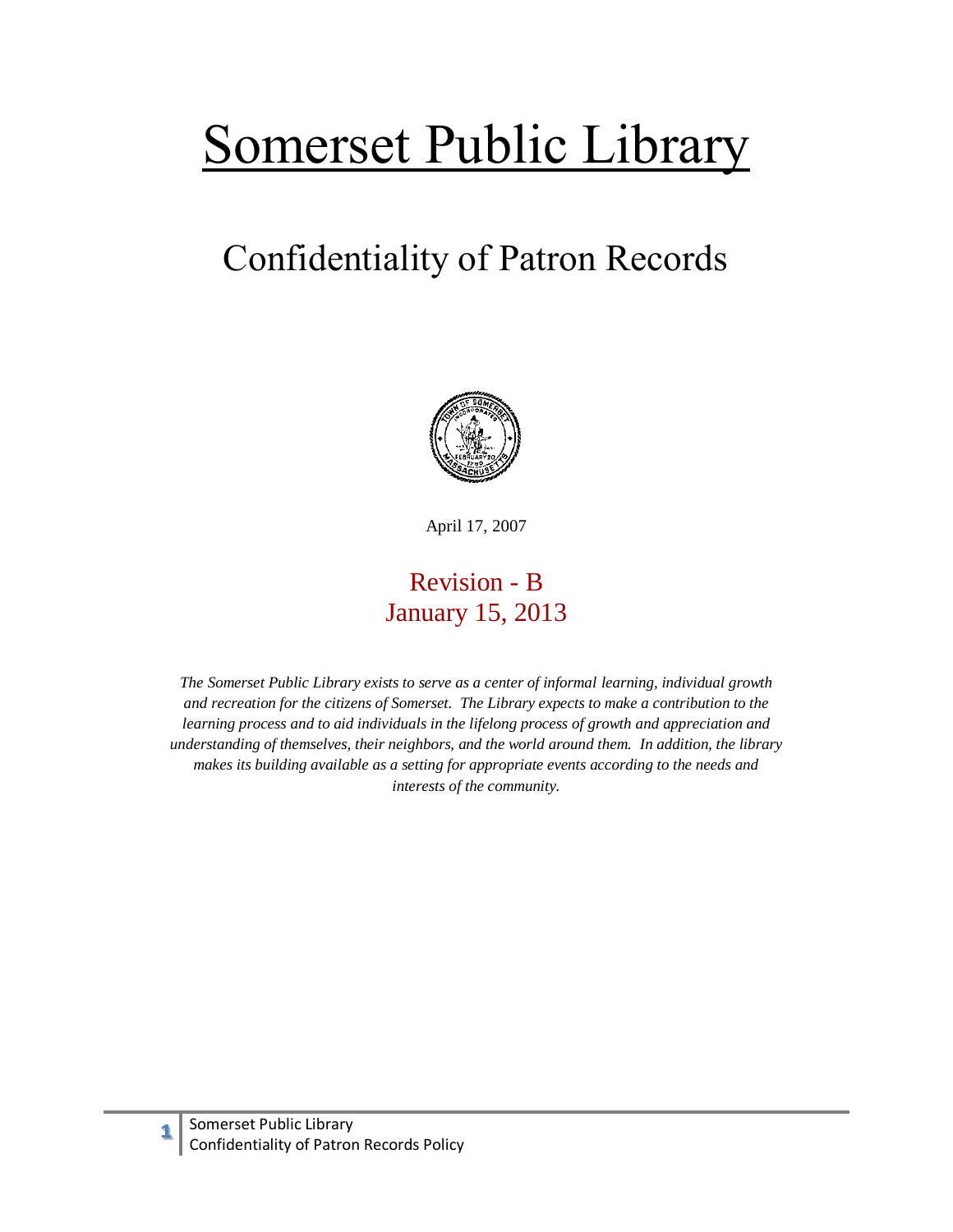Confidentiality of Patron Records

In accordance with Massachusetts General Laws, Chapter 4, Section 7, Paragraph 26 and Chapter 78, Section 7, circulation and registration records identifying the names of library users, addresses and telephone numbers and the materials borrowed are not part of the public record. The intellectual pursuits of individuals, using library materials, are considered confidential regardless of the age of the borrower.

This prohibition applies to the release of information to the parents or guardians of minors who have their own cards.

Such records shall not be made available to any individual or agency except pursuant to such process, order, or subpoena as may be authorized of, and pursuant to, federal, state or local law related to civil, criminal, or administrative discovery procedures or legislative investigative power.

Upon receipt of such process, order or subpoena, the Director will notify the Chairman of the Board of Trustees and consult with Town Counsel to determine if such process, order, or subpoena is in proper form and if good cause has been shown, or its issuance. If the process, order or subpoena is not in proper form or if good cause has not been shown, the library will insist that such defects must be corrected.

Library staff should refer all requests for circulation or registration records to the Director, or in her absence to the Chairman of the Board of Trustees.

| <b>TRUSTEE APPROVAL DATE</b> | <b>CURRENT REVISION</b> | <b>DESCRIPTION OF CHANGE</b>  |
|------------------------------|-------------------------|-------------------------------|
| 04/17/2007                   |                         | Original release.             |
| 10/16/2012                   | B                       | First review by Trustees      |
| 10/19/2012                   |                         | Reviewed by Town Counsel      |
| 12/20/2012                   |                         | Approved by Town Counsel      |
| 1/15/2013                    |                         | Revision approved by Trustees |
|                              |                         |                               |